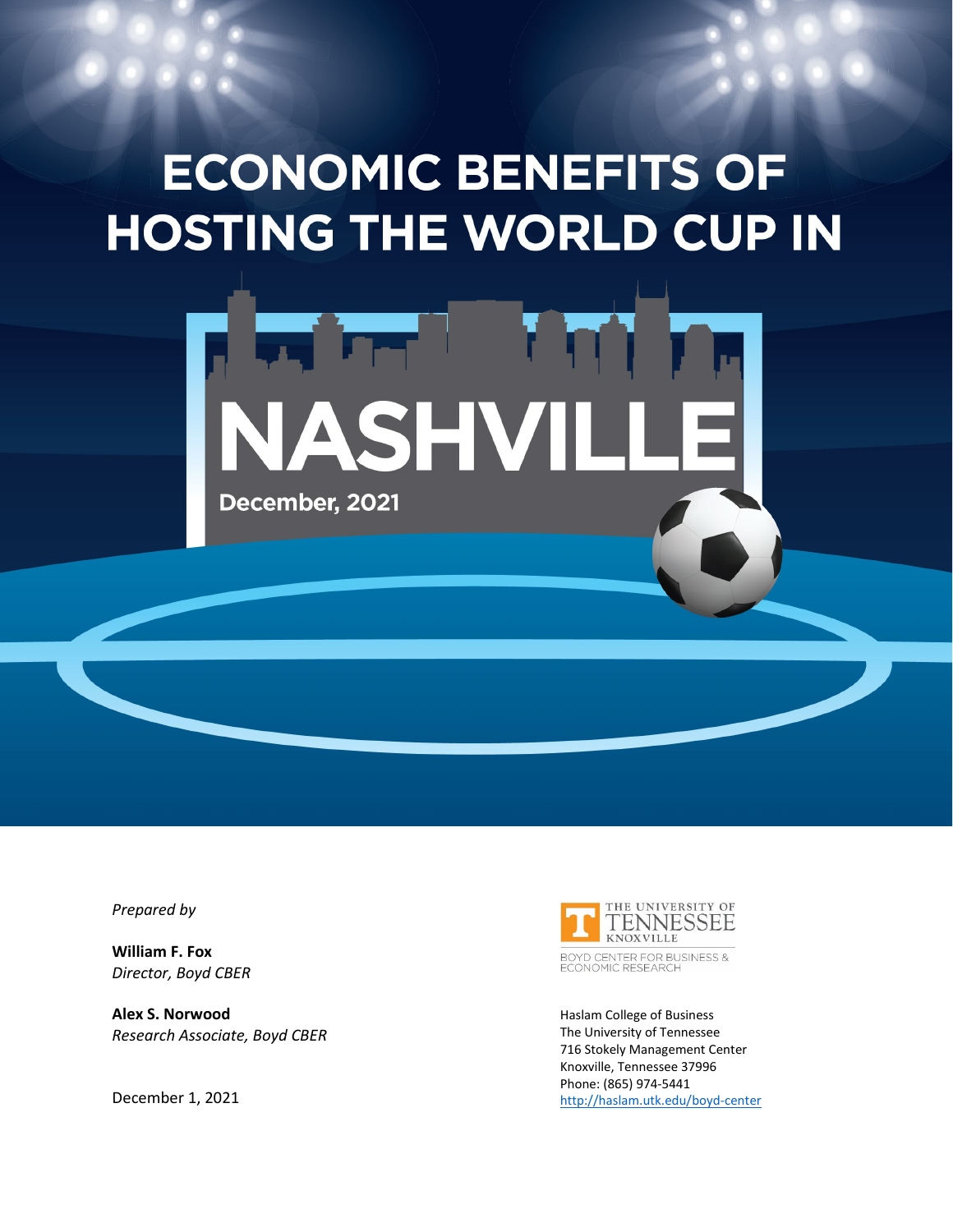# **Economic Benefits of Hosting the World Cup in Nashville**

### **Summary**

This study examines the economic impact that construction, operation, and tourism associated with Nashville hosting four World Cup soccer matches during one month in 2026 would have on the Tennessee economy.<sup>[1](#page-1-0)</sup> The games would be held at Nashville's Nissan Stadium, the current home of the Tennessee Titans. The economic impact from hosting the games would come from the construction of new/renovated facilities, operations of the games themselves, and tourism that arises as visitors come to Nashville to attend the World Cup games and associated events. Tourism will generate most of the World Cup's economic effects, but construction, and spending at the matches will also generate economic activity for the state. This analysis focuses on the one-time economic impact of hosting the World Cup in 2026, but the attention Nashville receives from being thrust onto the world stage could offer much longer-term economic gains.

Economic benefits arise from each of the three components, accruing directly to somewhat different economic sectors, but most components of the Nashville and Tennessee economies would benefit. First, construction, which is to be funded by private donors, is estimated to cost approximately \$15 million. While Nissan Stadium is an excellent facility, FIFA has specific requirements that all host cities must meet to host World Cup games. Workers will be hired, materials purchased, and so forth, and these add to Tennessee's economy. Second, economic impact is generated from operating the games themselves. Many people will work at the stadium taking tickets, selling merchandise, providing concessions, and so on. Lastly, and most important, tourism benefits the economy. Tourists will stay in hotels, eat in restaurants, take advantage of music and other entertainment, purchase gifts, and generally take advantage of the many attributes that Nashville and Tennessee offer. The economic impact occurs as money is expended for construction, operations, and tourism and this spreads throughout the Tennessee economy as these dollars are spent and re-spent in the economy.

<span id="page-1-0"></span><sup>&</sup>lt;sup>1</sup> We assume that a winning bid by Nashville would result in hosting four games.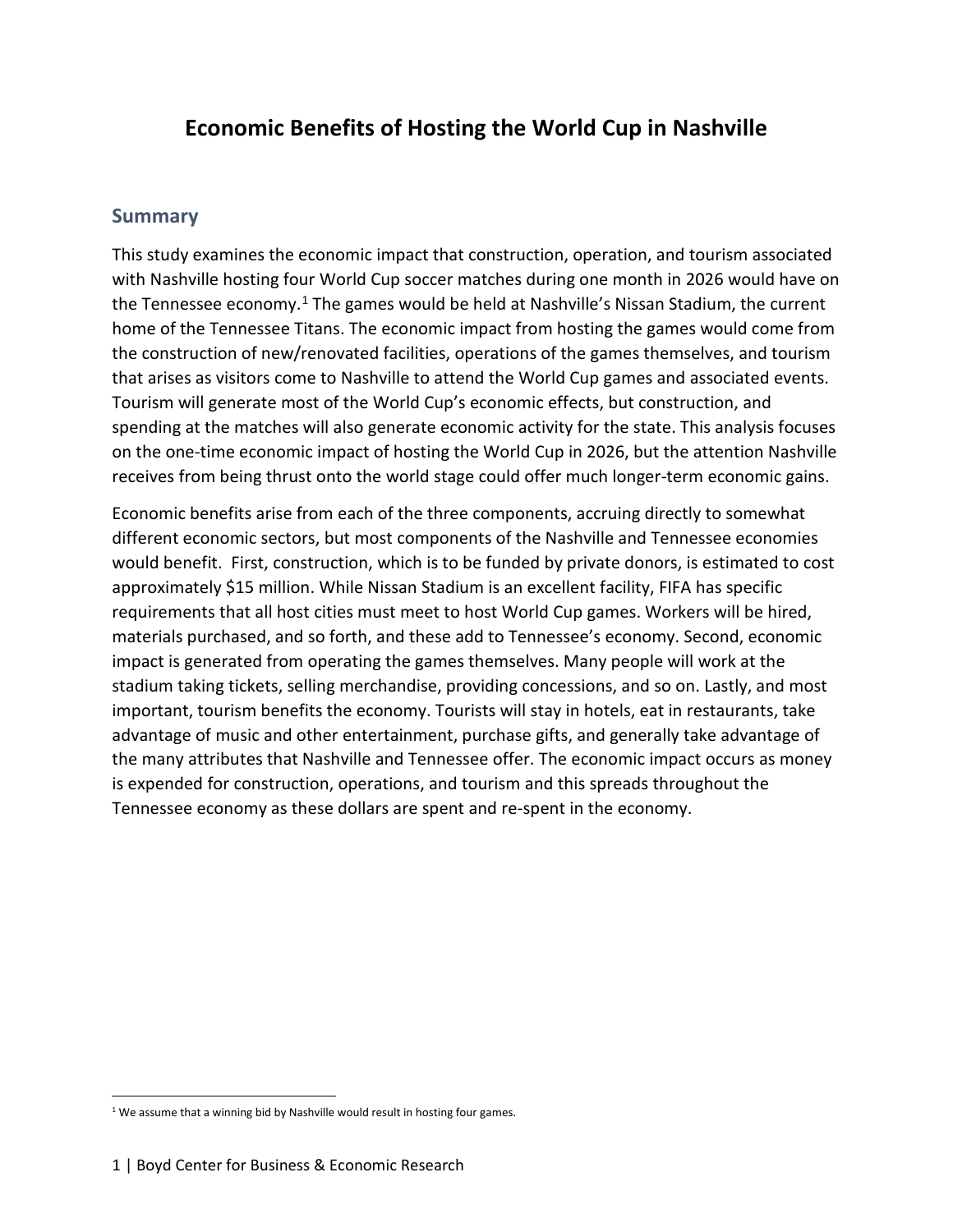Table 1 summarizes the economic benefits in terms of incomes generated, employment created, and tax revenues. Assuming that Nashville hosts four games over the course of a month, we estimate that the World Cup would generate \$694.6 million in total economic output, which represents the value of producing the many services and goods linked to the World Cup activities. Additionally, hosting the World Cup would create 5,469 annualized jobs during the event period and would generate \$205.6 million in earnings for Tennessee workers. In addition, income would accrue through profits, rents, and other forms. We also find that Tennessee would see a one-time increase in state and local tax revenues of \$55.3 million.

| Table 1. Summary of Economic Defients Associated with Hosting the World Cup, 2020 |         |  |
|-----------------------------------------------------------------------------------|---------|--|
| <b>Total Economic Output</b>                                                      | \$694.6 |  |
| Income Generated                                                                  | \$205.6 |  |
| <b>Tax Revenue Generated</b>                                                      | \$66.1  |  |
| <b>Employment Generated</b>                                                       | 5.469   |  |

#### **Table 1: Summary of Economic Benefits Associated with Hosting the World Cup, 2026**

\* Dollar values in millions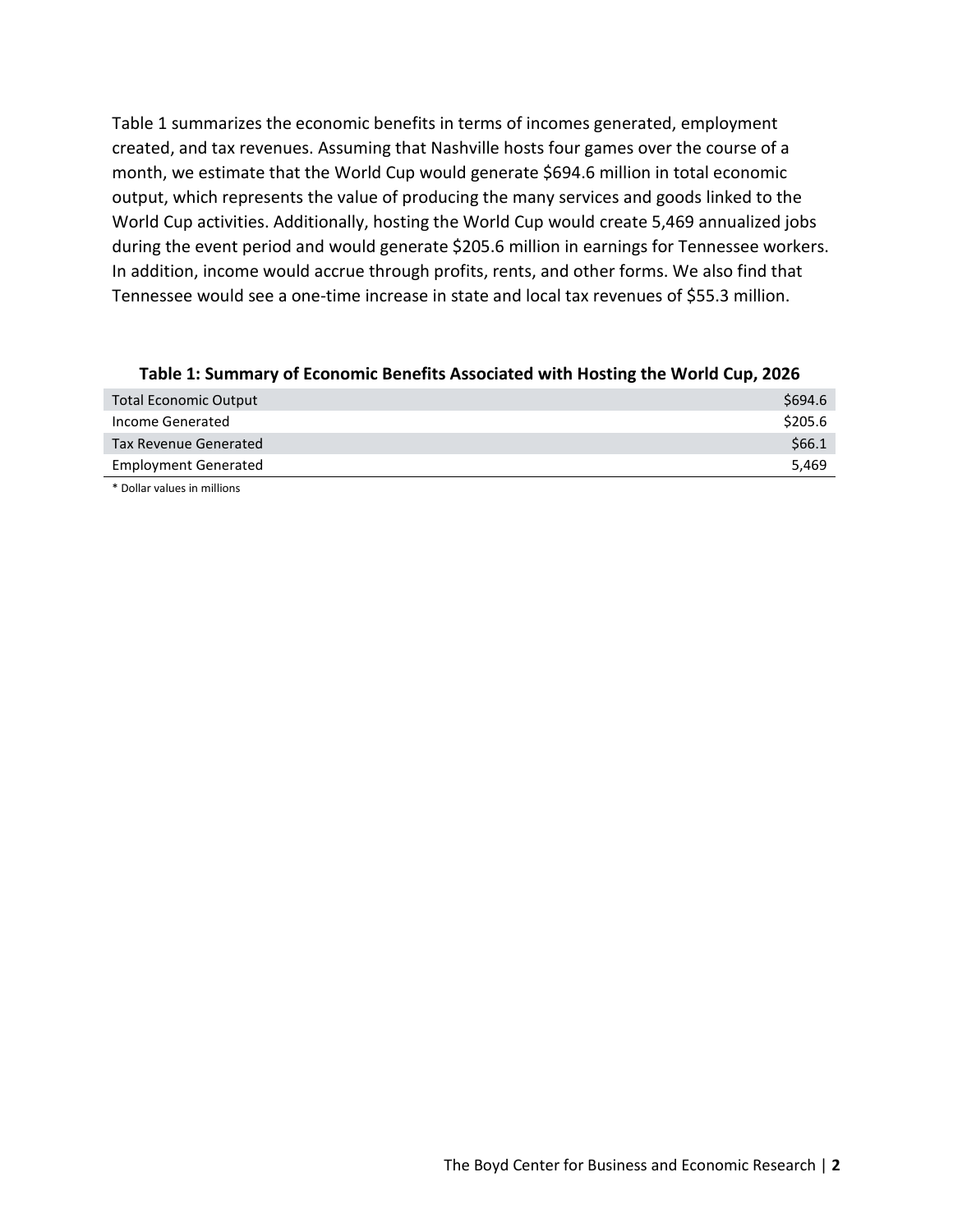# **Economic Benefits of Hosting the World Cup in Nashville**

# **World Cup Highlights**

The World Cup is one of the world's premier international sporting events, featuring elite soccer players from the 32 teams that qualify to compete for the championship. Over 200 countries broadcast the entirety of the World Cup and over half of the world's population watches at least some of the matches.  $2$  This sort of international reach has the potential to improve both the recognition and the perception of Nashville and Tennessee with international travelers and entities. The vast international exposure fostered by the World Cup would give Tennessee and Nashville a chance to extol the many reasons that these are essential tourist destinations and an excellent place to conduct business.

Not surprisingly, cities compete fiercely to host World Cup games.<sup>[3](#page-3-1)</sup> To even be considered, potential World Cup host cities must offer excellent facilities where the matches would be held, reliable infrastructure to accommodate the influx of spectators, sufficient accommodations and enticing entertainment. Nashville, with its thriving sports scene and world-class entertainment, is very well positioned to accept the large influx of visitors that the World Cup would attract and capture the significant visitor spending.

## **Construction**

A World Cup host city must have facilities that meet FIFA and World Cup requirements. If Nashville were to host World Cup matches, the games would take place at Nissan Stadium, which is the current home of the Tennessee Titans. Relatively minor renovation and construction would be required at Nissan Stadium. Current estimates show about \$15 million of construction, renovation, and development is needed. Expenditures on workers and materials for bringing the facilities in line with World Cup standards would generate economic activity that creates income for workers, business owners, contractors, material suppliers, and others.

We assume that 100 percent of construction expenditures are in Tennessee. Those earning incomes from these construction expenditures will spend their incomes in Tennessee on items such as food, clothing, housing, and entertainment. This trickles through the economy and creates additional jobs and income in Tennessee through the so-called multiplier effect, where each dollar spent in construction can generate more than one dollar in economic activity in Nashville and throughout the state. We estimate that spending on construction will increase output by \$36.4 million (see Table 2), and incomes by \$13.3 million for Tennessee workers (see Table 3).

<span id="page-3-0"></span> <sup>2</sup> https://www.fifa.com/tournaments/mens/worldcup/2018russia/media-releases/more-than-half-the-world-watched-record-breaking-2018 world-cup

<span id="page-3-1"></span><sup>3</sup> https://www.csmonitor.com/Business/Saving-Money/2014/0612/FIFA-World-Cup-Breakdown-of-viewership-statistics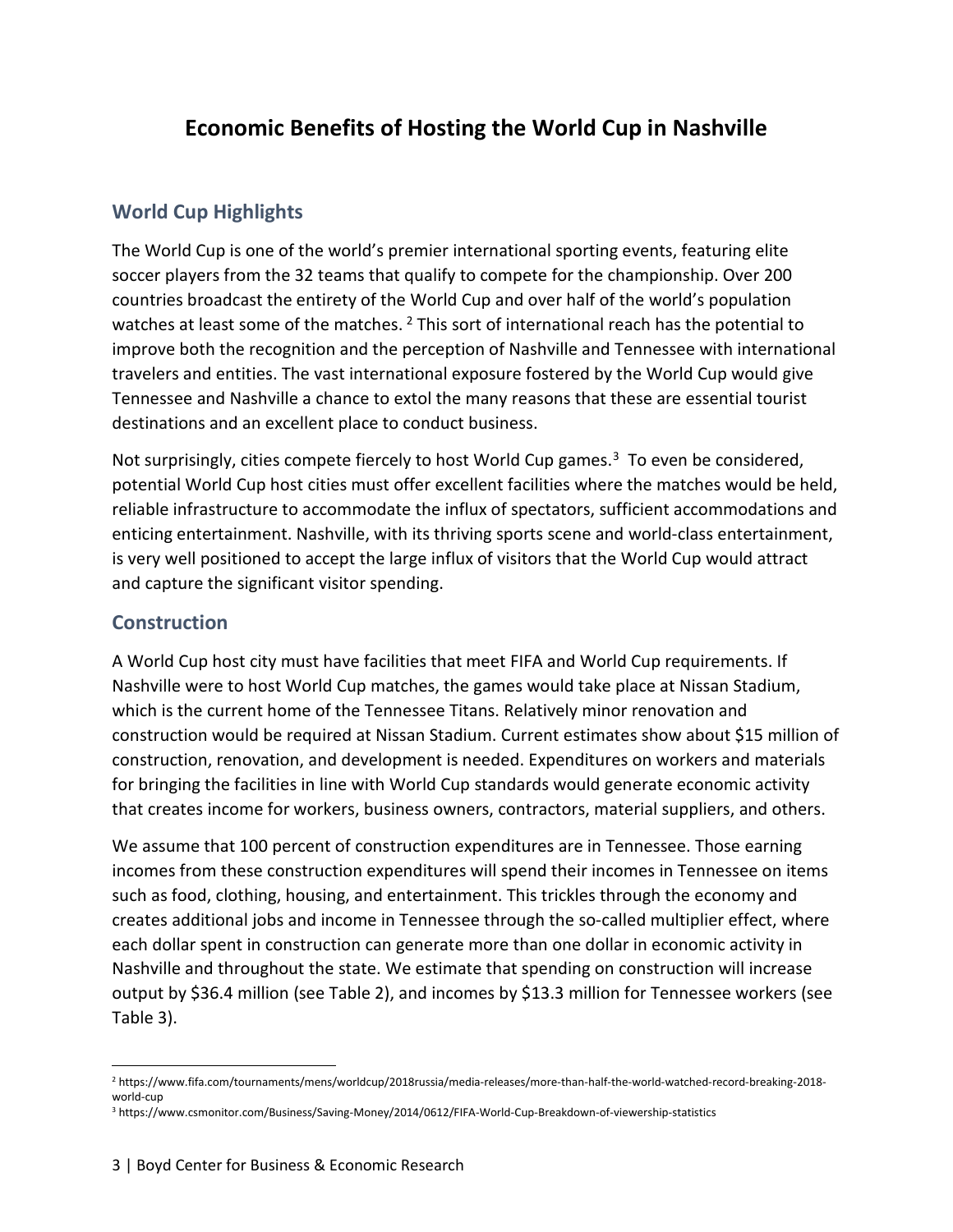| <b>Operations</b>               | \$18.9 |
|---------------------------------|--------|
| Spectator Spending Off-Premises | S639.3 |
| Construction/Renovation         | \$36.4 |
| * Dollar values in millions     |        |

#### **Table 2: Summary of Economic Impact by Source**

**Operations** 

The World Cup is a major sporting event and each match played in Nashville would operate at full capacity in Nissan Stadium.<sup>[4](#page-4-0)</sup> Each hosted game represents economic activity in Tennessee as staff are hired and concessions and memorabilia are purchased. The revenue collected from ticket sales, concessions, merchandise sales, and other sources will be used to pay expenses of operating the games (such as hiring workers), thus creating jobs and income for Tennessee residents. Just like construction, additional jobs and income are generated through the multiplier effect as the money weaves through the local economy. FIFA retains a sizable portion of the revenue from merchandising and ticket sales, but revenues are still used to hire the many workers and to purchase memorabilia, food and drink for resale, thereby generating incomes for Tennesseans. [5](#page-4-1) After FIFA takes its cut, we estimate the operations of the event will generate \$6.9 million in earnings for Tennesseans.

# **Visitor Spending**

Most of the economic activity associated with hosting the World Cup will come from visitor spending and tourism that takes place outside of the event itself. In fact, visitor spending accounts for 92 percent of the economic activity that hosting the World Cup will generate. Outof-area visitors will not only attend the World Cup but will also partake in Nashville's worldclass hospitality. Incomes are created for workers and owners in industries like leisure and hospitality, retail, and others when out-of-area visitors spend money on food, accommodations, and other items.

We anticipate that 1[6](#page-4-2)0,000<sup>6</sup> fans and tourists will visit Nashville, staying an average of five nights<sup>[7](#page-4-3)</sup> at the excellent hotels in and around Nashville with an estimated cost of \$300 per night. Many of these visitors will indulge in Nashville's various entertainment, dinning, and retail offerings. We estimate that each visitor will spend \$150 a day on average enjoying Nashville's abundant amenities outside of the stadium.

<span id="page-4-0"></span> <sup>4</sup> The current seating capacity for Nissan Stadium is 67,700, however we assume that only 65,000 people will attend the event due to scalping, potential seating changes from converting the stadium, and general inefficiencies.<br><sup>5</sup> FIFA retains 100 percent of the ticket sales revenue and 80 percent of the revenue from merchandise sales.

<span id="page-4-1"></span>

<span id="page-4-2"></span><sup>6</sup> This estimate may be conservative as many individuals, who do not attend the matches, will travel from city to city following their favorite team. Furthermore, festivities and events outside of the match itself will create additional tourism to host cities.

<span id="page-4-3"></span><sup>7</sup> We assume that only 120,000 rooms will be booked, as many individuals will elect to share rooms.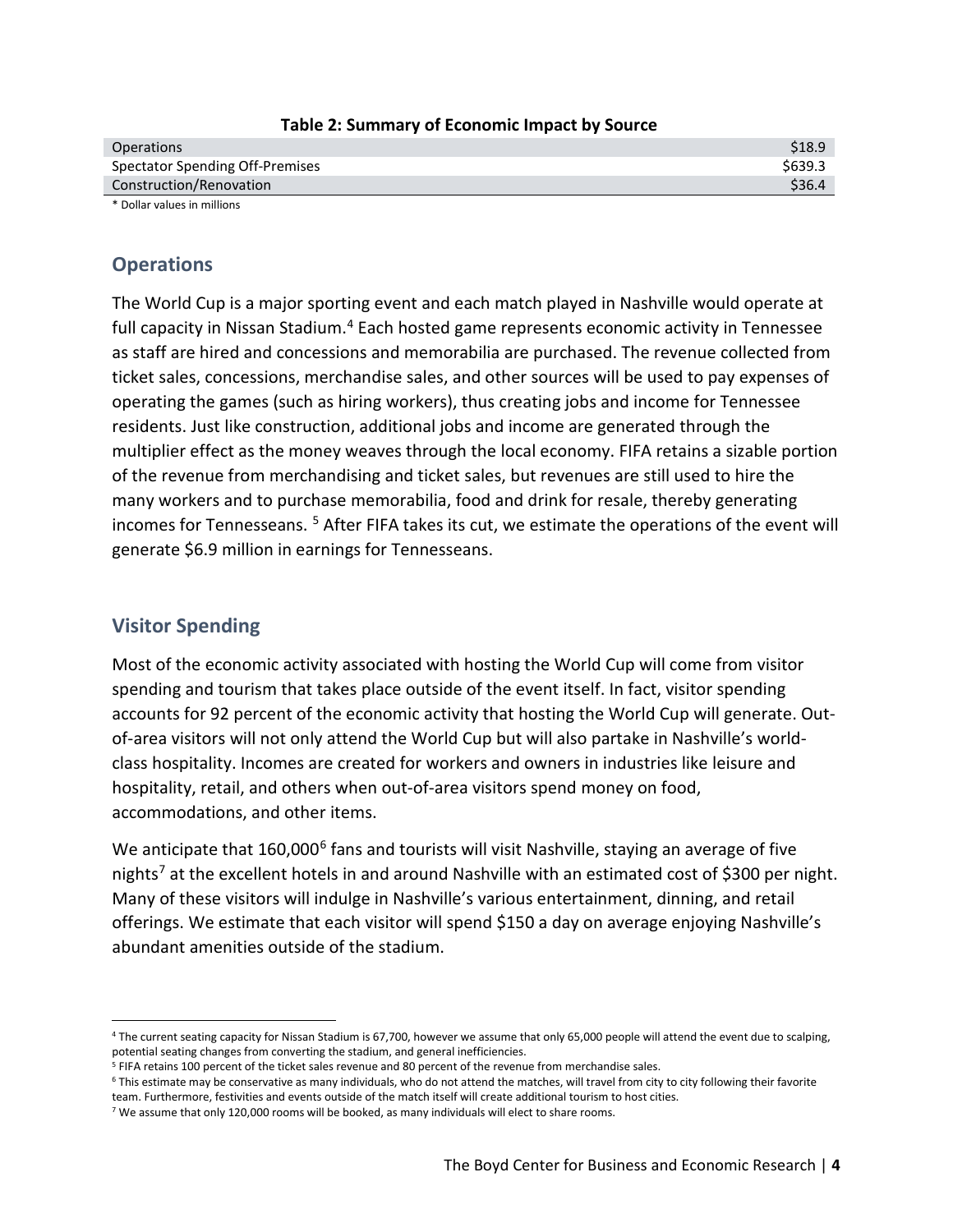Once again, these expenditures ripple throughout the economy via the multiplier effect, generating additional jobs and income for Tennesseans. We estimate that visitor spending generated by the World Cup would increase output by \$639.3 million and create \$185.5 million in earnings for Tennessee workers.

| Table 3: Summary of Income Effects by Source |  |  |  |
|----------------------------------------------|--|--|--|
|----------------------------------------------|--|--|--|

| Operations                      | \$6.9   |
|---------------------------------|---------|
| Spectator Spending Off-Premises | \$185.5 |
| Construction/Renovation         | \$13.3  |
|                                 |         |

\* Dollar values in millions

## **Employment Effects**

Hosting of the 2026 World Cup will generate new employment in and around Nashville through the same channels where income arises. We estimate that hosting the World Cup will support 5,469 annualized jobs in Tennessee (see Table 4). Again, most of the jobs that are created in the local economy will arise in leisure and hospitality and retail, although nearly every industry sees new economic activity through the multiplier effect. Tourism accounts for over 5,000 of the annualized jobs through the direct and multiplier effects together. Further, substantial staff will need to be hired for World Cup operations and for construction, with each accounting for over 200 annualized jobs.

#### **Table 4: Summary of Employment Effects by Source**

| <b>Operations</b>               | 215   |
|---------------------------------|-------|
| Spectator Spending Off-Premises | 5,015 |
| Construction/Renovation         | 239   |

## **Tax Effects**

The World Cup has the potential to create a significant amount of one-time tax revenue for the state of Tennessee and its local governments. However, the details of specific tax agreements with FIFA are unknown at this time. Thus, we estimate the potential tax revenues from hosting the World Cup.

Tennessee will see tax revenue arising from sales taxes on ticket sales, concessions, souvenirs, and merchandise. In addition, tax revenues will occur throughout the economy as incomes earned from tourism, construction spending, and visitor spending are spent and respent. Also, Davidson County will collect \$10.8 million in hotel/motel taxes. We estimate that hosting the World Cup will generate \$66.1 million in tax revenues of which, \$45.9 million will come from sales tax revenues, \$10.8 million from hotel/motel tax revenues, and \$9.4 million will be from other tax revenue sources (Table 5).